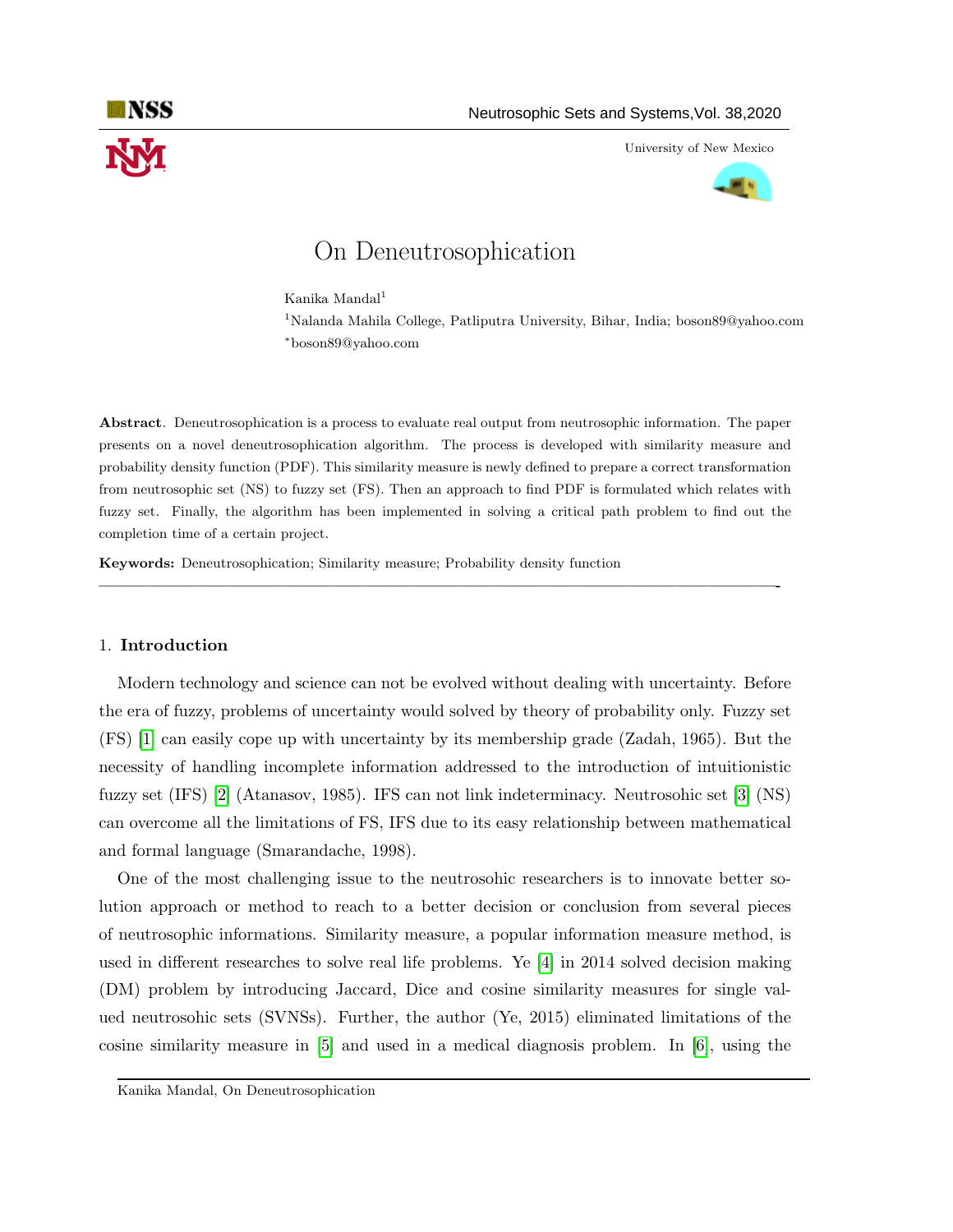similarity function entropy measure was also developed (Aydogdu, 2015). Some more similarity functions [\[7\]](#page-11-6) were introduced for recovery of some disadvantages of Jaccard, Dice and cosine similarity measures and applied to a minimum spanning tree problem (Mandal et al., 2016). It is also effectively used in medical diagnosis by using the euclidean distance based similarity measure [\[8\]](#page-11-7) (Donghai Liu et al., 2018), hybrid distance based similarity measure for refined neutrosophic sets [\[9\]](#page-11-8) (Vakkas Ulucay et al., 2019). Further similarity measure is applied in smart port development [\[10\]](#page-11-9) (Jihong chen et al., 2019), selection of cricket players [\[11\]](#page-11-10) (Muhammad et al., 2020), medical diagnosis as well as lecturer selection for universities [\[12\]](#page-11-11) (Saeed et al., 2020).

In recent years different effective methods have been implemented to deal with several existing problems. Abdel-Basset et al. [\[13\]](#page-11-12) developed a model on the basis of neutrosophic AHP which was succesfully used in Egypt steel industry. In [\[14\]](#page-11-13) Plithogenic aggregation operator was proposed to aggregate the opinions of decision makers and was used in best worst method in solving supply chain, ware house location and plant evaluation problem (Abdel-Basset et al., 2020). In order to monitoring the spread of epidemic covid 19, a novel approach using best worst and Topsis method [\[15\]](#page-11-14) is introduced (Abdel-Basset et al., 2020). Another technique health fog method was discussed in [\[16\]](#page-12-0) to assist covid patient (Yasser et al., 2020). In [\[17\]](#page-12-1) Carmen et al. analyzed emotional intelligence of some randomly selected university students. Further, contributions in neutrosophic researches are on medical diagnosis [\[18–](#page-12-2)[21\]](#page-12-3), smart product service systems [\[23\]](#page-12-4), decision making in personnel selection [\[24\]](#page-12-5), recommending in museum room [\[25\]](#page-12-6), predicting tax time series [\[26\]](#page-12-7), Sustainability of goat and sheep production systems [\[27\]](#page-12-8), also in [\[28–](#page-12-9)[32\]](#page-12-10) etc.

The methods used in the above discussed liturature correspond to real data, not the actual real output to solve problems. But sometimes it becomes necessary to evaluate the actual real output of the respective event from the neutrosohic information. Suppose a decision maker put his decision on some activity time of a certain project by a SVNS  $(15, (0.3, 0.5, 0.6))$ . Now a common thought arises upon us about the expected activity completion time. Deneutrosophication gives the answer, it is the process which can evaluate the crisp value from the neutrosophic data. Smarandache et al. [\[33\]](#page-12-11) first discussed a deneutrosophication method in 2005 by using synthesization and center of gravity method. The synthesization process according to [\[33\]](#page-12-11) corresponds a NS to different FSs resulting different crisp values. Using removal area method, a deneutrosophication technique [\[34\]](#page-12-12) was studied on pentagonal neutrosophic number and utilized in MST problem (Chakraborty et al.,2019). A deneutrosophication equation computed in [\[35\]](#page-12-13) gives the neat truth grade not the real output of the respective event (Azzah Awang et al., 2019). Deneutrosophicated value for a trapezoidal fuzzy number (TFN)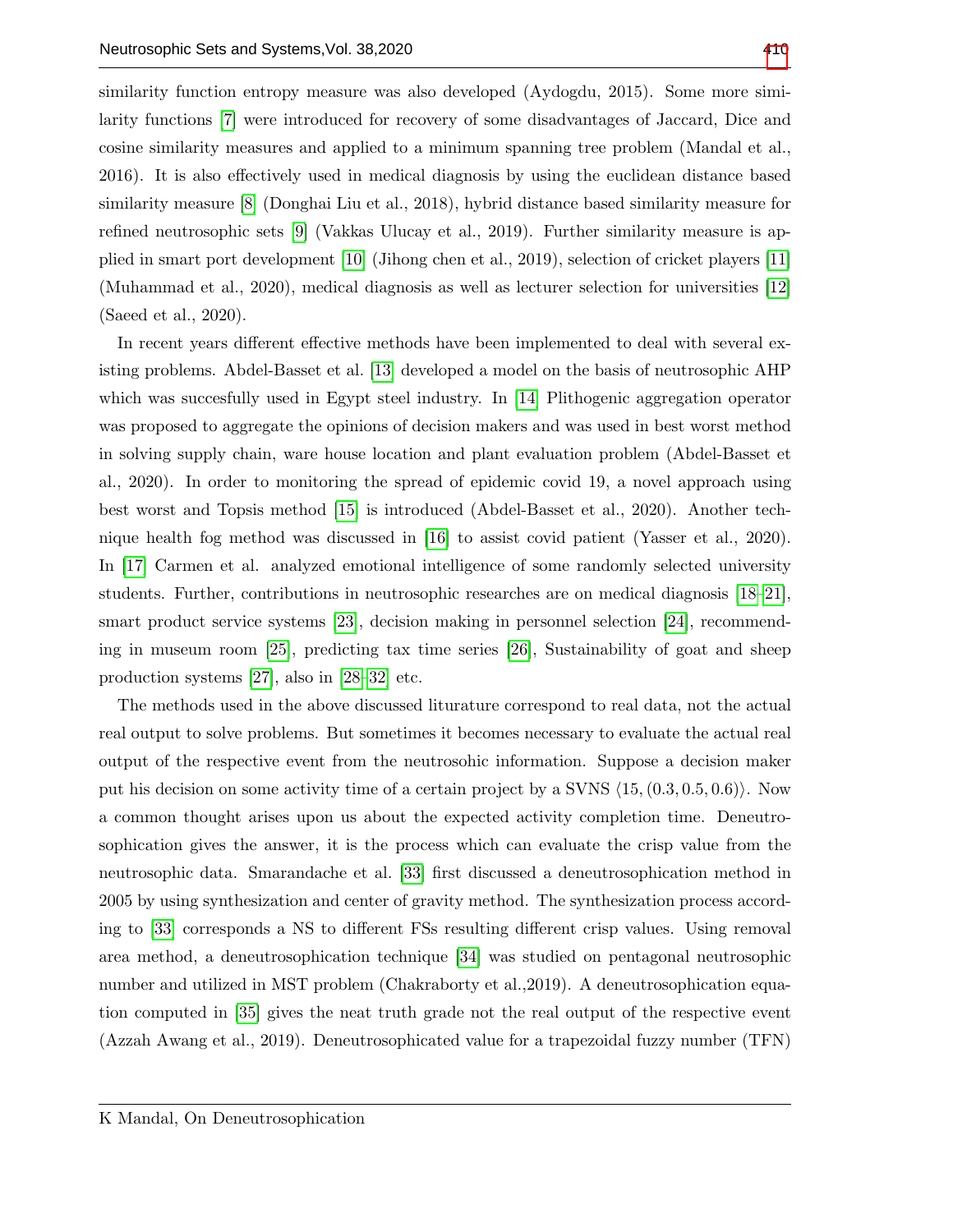was found in [\[36\]](#page-13-1) using the score function involving center of gravity of TFN (Said Broumi et al., 2019).

In this article first time similarity measure is used to have a meaningful relation between NS and FS. To establish this, a similarity function is posed by redefining the axiomatic definition. It also overcome the limitation of existing ones [\[5–](#page-11-4)[7\]](#page-11-6). Then, an approach to relate FS with PDF is proposed. Finally, a deneutrosophication algorithm is established which is more generalized and robust in comparison with [\[33–](#page-12-11)[36\]](#page-13-1) as it can provide a single crisp value, deal with both continuous and discrete neutrosohic data and find the real output of the respective event. A comparative study to show its consistency and effectiveness has been delivered. At last a critical path method is solved as an application of the deneutrosohication approach.

## 2. Preliminaries

#### 2.1. Neutrosophic set [\[3\]](#page-11-2)

Let U be an universe of discourse, then the neutrosophic set A is defined as  $A =$  $\{\langle x : T_A(x), I_A(x), F_A(x) \rangle, x \in U\},\$  where the functions T, I, F:  $U \to \ ]-0,1^+[$  define respectively the degree of membership (or Truth), the degree of indeterminacy and the degree of non-membership (or falsehood) of the element  $x \in U$  to the set A with the condition  $-0 \leq T_A(x) + I_A(x) + F_A(x) \leq 3^+.$ 

#### 2.2. Single Valued Neutrosophic Sets(SVNS) [\[38\]](#page-13-2)

Let X be a space of points (objects) with generic elements in X denoted by x. A SVNS, A, in X is characterized by a truth-membership function  $T_A(x)$ , an indeterminacy membership function  $I_A(x)$  and a falsity-membership function  $F_A(x)$ , for each point  $x \in X$ ,  $T_A(x)$ ,  $I_A(x)$ ,  $F_A(x) \in [0,1]$ . Therefore, a SVNS A can be written as  $A_{SVNS} =$  $\{\langle x, T_A(x), I_A(x), F_A(x)\rangle, x \in X\}.$ 

#### 2.3. Single valued triangular neutrosophic number [\[40\]](#page-13-3)

A triangular neutrosophic number  $A = \langle (a_1, b_1, c_1); w_a, u_a, y_a \rangle$  is a special neutrosophic set on the real number set  $R$ , whose truth-membership indeterminacy-membership and falsitymembership functions are defined as follows: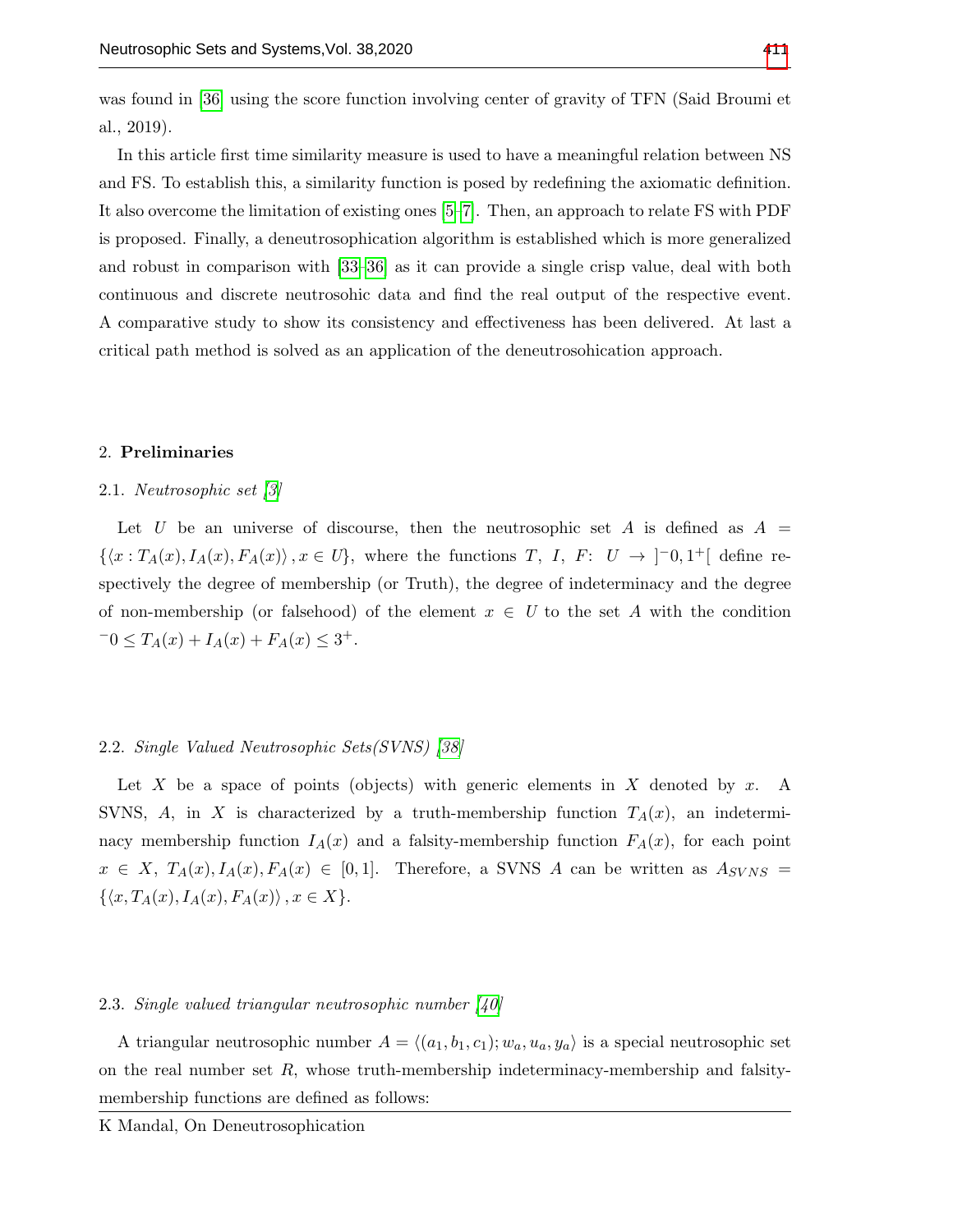$$
I_A(x) = \begin{cases} \frac{(x-a_1)w_a}{b_1-a_1} , a_1 \leq x \leq b_1\\ w_a , x = b_1\\ \frac{(c_1-x)w_a}{c_1-b_1} , b_1 \leq x \leq c_1\\ 0 , otherwise. \end{cases}
$$

$$
I_A(x) = \begin{cases} \frac{b_1-x+u_a(x-a_1)}{b_1-a_1} , a_1 \leq x \leq b_1\\ \frac{(x-b_1)+u_a(c_1-x)}{c_1-b_1} , 0.5 \leq x \leq 0.7\\ 1 , otherwise. \\ \frac{b_1-x+y_a(x-a_1)}{b_1-a_1} , a_1 \leq x \leq b_1\\ y_a , x = b_1\\ \frac{(x-b_1)+y_a(c_1-x)}{c_1-b_1} , b_1 \leq x \leq c_1\\ 1 , otherwise. \end{cases}
$$

## 2.4. Single valued trapezoidal neutrosophic number [\[40\]](#page-13-3)

A single valued trapezoidal neutrosophic number  $\langle A = (a_1, b_1, c_1, d_1); w_a, u_a, y_a \rangle$  is a special neutrosophic set on the real number set  $R$ , whose truth-membership, indeterminacymembership, and a falsity-membership are given as follows:

$$
I_A(x) = \begin{cases} \frac{(x-a_1)w_a}{b_1-a_1} & , a_1 \leq x \leq b_1 \\ w_a & , b_1 \leq x \leq c_1 \\ \frac{(d_1-x)w_a}{d_1-c_1} & , c_1 \leq x \leq d_1 \\ 0 & , otherwise. \end{cases}
$$

$$
I_A(x) = \begin{cases} \frac{b_1-x+u_a(x-a_1)}{b_1-a_1} & , a_1 \leq x \leq b_1 \\ \frac{(x-c_1)+u_a(d_1-x)}{d_1-c_1} & , c_1 \leq x \leq d_1 \\ 1 & , otherwise. \\ \frac{b_1-x+u_a(x-a_1)}{b_1-a_1} & , a_1 \leq x \leq b_1 \\ \frac{y_a}{b_1-a_1} & , b_1 \leq x \leq c_1 \\ \frac{(x-c_1)+y_a(d_1-x)}{d_1-c_1} & , c_1 \leq x \leq d_1 \\ 1 & , otherwise. \end{cases}
$$

<span id="page-3-0"></span>2.5. similarity measure [\[5,](#page-11-4) [6\]](#page-11-5)

Similarity measure s for  $SVNS(X)$  is a real function on universe X such that  $S:SVNS(X)$  $S V N S(X) \rightarrow [0, 1]$  and satisfies the following properties: (i)  $0 \le s(A, B) \le 1, \forall A, B \in$  $SVNS(X),$ 

(ii) 
$$
s(A, B) = s(B, A), \forall A, B \in SVNS(X)
$$
,  
(iii)  $s(A, B) = 1$ , if and only if  $A = B, \forall A, B \in SVNS(X)$ .  
(iv) If  $A \subset B \subset C$ ,  $s(A, B) \geq s(A, C)$  and  $s(B, C) \geq s(A, C) \forall A, B \in SVNS(X)$ .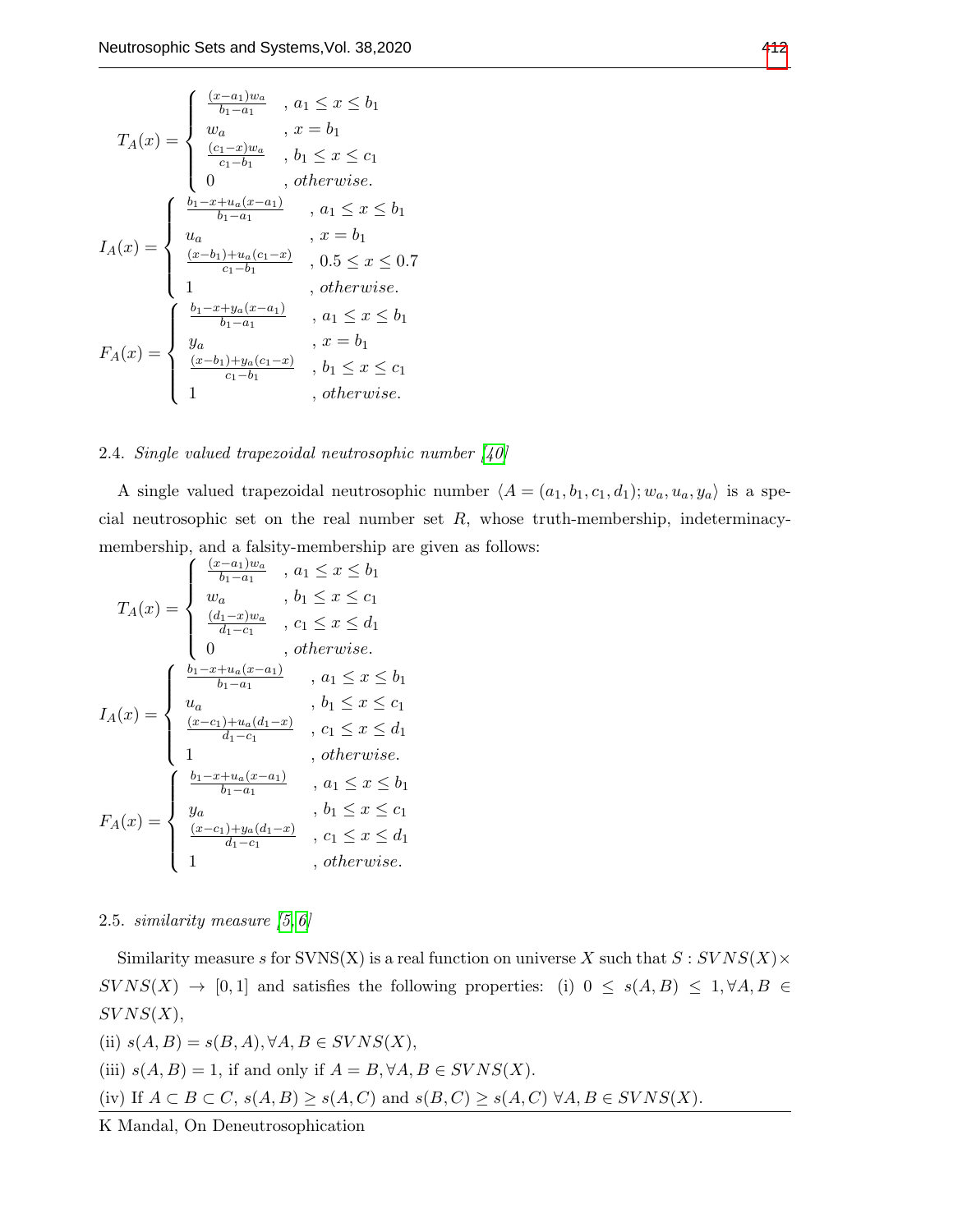## 3. Limitations of existing similarity functions and redefinition

According to the definition of similarity measure function as defined in subsec [2.5,](#page-3-0)  $s(A, B)$ should be 1 if and only if  $A = B$ . But there is no such necessary and sufficient condition for which  $s(A, B)$  is zero.

 $(1, 0, 0)$  and  $(0, 0, 1)$  represent respectively the total affirmation and the total denial of the belongingness of an element to a given NS. Obviously, the similarity between  $\{(1,0,0)\}$  and  $\{(0, 0, 1)\}\$ is zero. The existing formulee in [\[5–](#page-11-4)[7\]](#page-11-6), violate this argument. So, a new similarity measure is proposed by redefining the definition.

#### <span id="page-4-0"></span>3.1. Proposed similarity measure

Along with the four properties in [2.5,](#page-3-0) the similarity measure is redefined with an extra fifth property:

(v)  $s(A, B) = 0$ , if  $A = \{(1, 0, 0)\}$  and  $B = \{(0, 0, 1)\}$ ,

which gives the sufficient condition for which the similarity between  $A$  and  $B$  will be zero.

Following the proposed function which satisfies all the property of similarity measure along with the fifth property.

<span id="page-4-1"></span>
$$
s(A, B) = 1 - \frac{1}{2n} \sum_{i=1}^{n} [|T_A(x_i) - T_B(x_i)| +
$$
  

$$
\max \{|I_A(x_i) - I_B(x_i)|, |F_A(x_i) - F_B(x_i)|\}]
$$
 (1)

Clearly,  $s(A, B)$  satisfies all the required properties of similarity measure function as defined in [3.1.](#page-4-0)

## 3.2. Remark

Consider  $A = \{(1, 0, 0)\}\$ and  $B = \{(0, 1, 1)\}\$  $B = \{(0, 1, 1)\}\$  $B = \{(0, 1, 1)\}\$ . Then, using equation 1, we get  $s(A, B) = 0$ . Thus, the condition (stated as property (v)) for which similarity is zero is sufficient but not necessary.

# 3.2.1. Example 1 [\[7\]](#page-11-6)

Let  $A = \{(x_1, (0.2, 0.5, 0.6)), (x_2, (0.2, 0.4, 0.4))\}$  and  $B = \{(x_1, (0.2, 0.4, 0.4)), (x_2, (0.4, 0.2, 0.3))\}$  be two SVNSs.

TABLE 1. Similarity values  $(s(A, B))$  in different methods

|                 |       |                      | Using [5] Using [6] using equ(3) using equ(4) By proposed |         |
|-----------------|-------|----------------------|-----------------------------------------------------------|---------|
|                 |       | $in \lceil 7 \rceil$ | $in$ $ 7 $                                                | formula |
| $s(A, B)$ 0.977 | 0.867 | 0.815                | 0.975                                                     | 0.85    |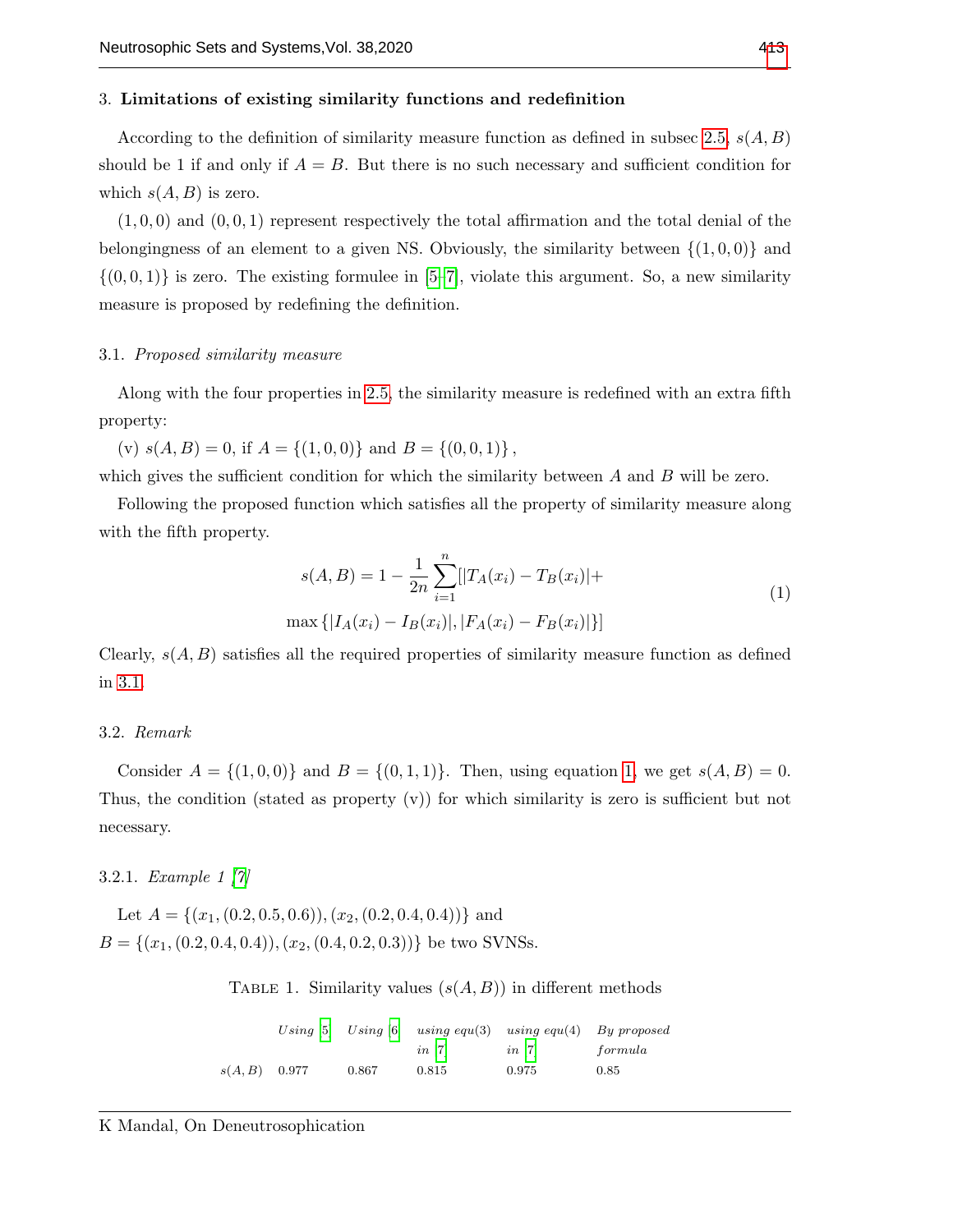## 3.2.2. Example 2 [\[7\]](#page-11-6)

Consider  $C = \{(x_1, (0.3, 0.2, 0.3)), (x_2, (0.5, 0.2, 0.3)), (x_3, (0.5, 0.3, 0.2))\}$  and  $D =$  $\{(x_1,(0.7,0,0.1)),(x_2,(0.6,0.1,0.2)),(x_3,(0.6,0.1,0.2))\}.$ 

TABLE 2.  $s(C, D)$  using different methods

|                  |       |                      | Using [5] Using $[6]$ using equ(3) using equ(4) By proposed |         |
|------------------|-------|----------------------|-------------------------------------------------------------|---------|
|                  |       | $in \lceil 7 \rceil$ | $in \lceil 7 \rceil$                                        | formula |
| $s(C, D)$ 0.9629 | 0.844 | 0.79                 | 0.964                                                       | 0.8167  |

From the above examples, it may be observed that the proposed formula gives consistent result.

Using the similarity measure function, we can convert neutrosophic fuzzy data to fuzzy data and hence PDF also which is discussed in the following section.

#### <span id="page-5-1"></span>4. The proposed approach to formulate PDF from neutrosophic fuzzy data

We segregate the approach in two intermediate steps:

Step 1:

Synthesization is the process to convert a NS (here we consider SVNS) into a FS. The process evaluates the overall truth over the truth, indeterminacy and falsity membership function. In the neutrosophic set theory,  $I_N = \{(1,0,0)\}$  can be considered as the reference NS, as it signifies the full membership of an element to a given set. Full membership in FS is indicated by the membership value 1. So,  $(1, 0, 0)$  (in NS) is equivalent to the maximum membership 1 (in fuzzy) since both implies total belongingness to the respective set. The more the similarity between each  $(T_A(x), I_A(x), F_A(x))$  and  $I_N$  is, the more the belongingness of the element to the set i.e.,  $I_N$  stands for the reference NS. Thus, we get the following proposition to convert a NS into a FS:

Proposition:

Let  $A_N = \{ \langle x, (T_A(x), I_A(x), F_A(x)) \rangle, x \in X \}$  be a NS. Its equivalent fuzzy membership set is defined as  $A_F = \{(x, \mu_A(x)) : x \in X\}$ , where  $\mu_A(x) = s((T_A(x), I_A(x), F_A(x)), (1, 0, 0))$ . So, using equation [1,](#page-4-1)

<span id="page-5-0"></span>
$$
\mu_A(x) = 1 - \frac{1}{2} [(1 - T_A(x)) +
$$
  

$$
\max \{ I_A(x), F_A(x) \}]
$$
 (2)

As the range of the similarity measure function is the unit interval [0, 1],  $\mu_A(x) \in [0,1]$  $\forall x \in X$ . Hence, the membership function of the derived fuzzy set belongs to [0, 1] and thus it satisfies the property of membership function of a FS.

The larger is the similarity measure value between  $(T_A(x), I_A(x), F_A(x))$  and  $(1, 0, 0)$ , the larger is the belonginess of  $x$  to the respective set,  $A$ , the more is the membership value.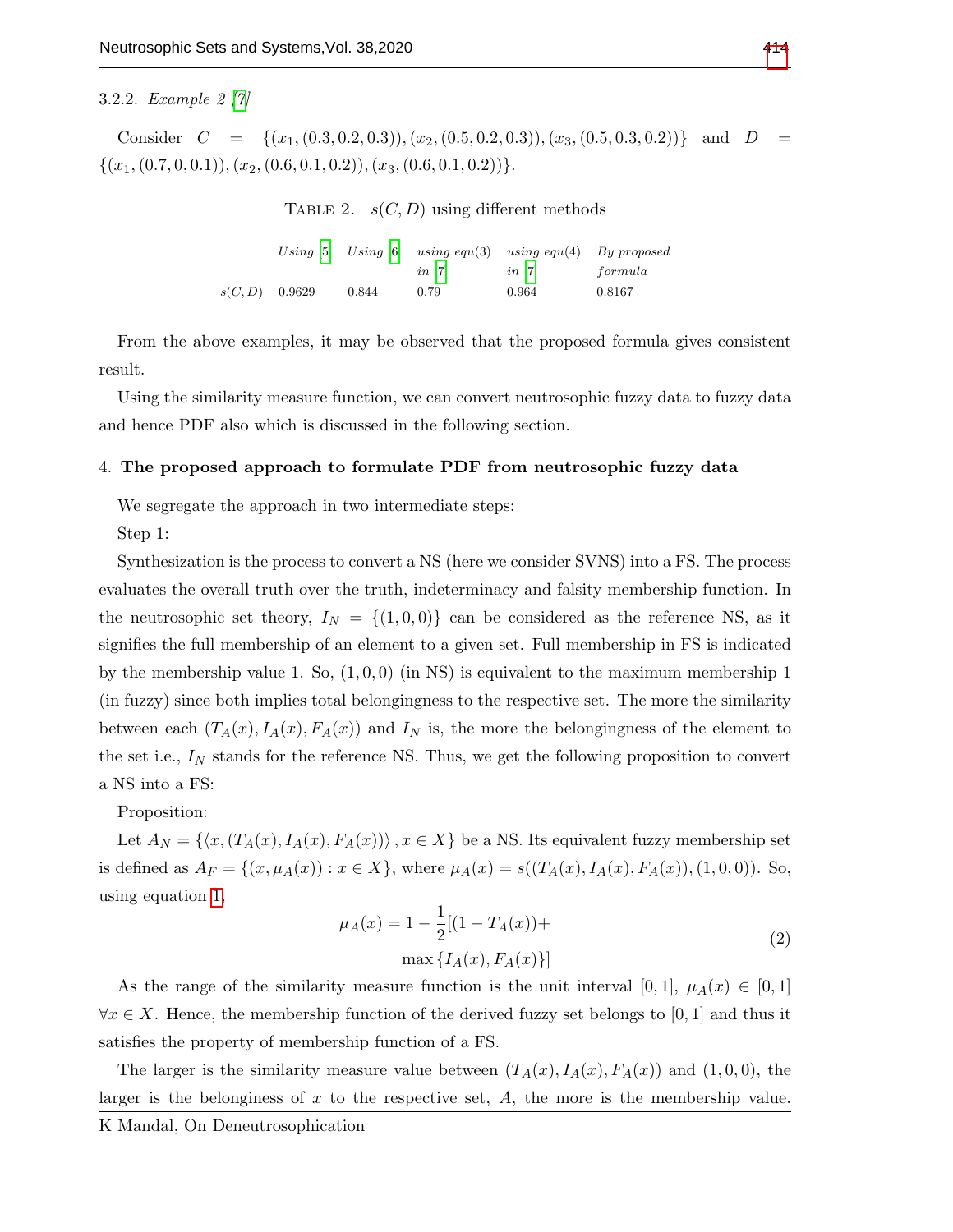Moreover,  $(1,0,0)$ , the neutrosohic number which denotes the full belonginess to a set, is transformed into the membership value 1 which confirms to be the full belonginess to the set. Again  $(0, 0, 1)$ , the neutrosohic number which denotes the zero belonginess to a set, is transformed into the membership value 0 which confirms to be the zero belonginess to the set. So, the results of the transformation are desirable and meaningful.

Step 2:

Formulate PDF from fuzzy membership function:

[Case 1.] The variable is discrete in  $(S)$ :

Let  $S = \{x_1, x_2, \ldots, x_n\}$  be a universe of discourse and

 $A = \{x_i, \mu_A(x_i) : x_i \in S\}$  be a fuzzy set with discrete membership function. Consider X to be the random variable corresponding to the event space S. The density function of the random variable  $X$  is defined as

<span id="page-6-0"></span>
$$
P(X = x_i) = f(x_i) = \frac{\mu_A(x_i)}{\Delta} \tag{3}
$$

where  $\Delta = \sum_{-\infty}^{\infty} \mu_A(x_i)$ . The proposed function  $f(x_i)$  satisfies the required properties of a density function:

(1)  $f(x_i) \geq 0$ , as membership function  $\mu_A(x_i) \geq 0$ . (2)  $\sum_{-\infty}^{\infty} f(x_i) = \frac{\sum_{-\infty}^{\infty} \mu_A(x_i)}{\sum_{-\infty}^{\infty} \mu_A(x_i)}$  $\frac{\sum_{-\infty}^{\infty} \mu_A(x_i)}{\sum_{-\infty}^{\infty} \mu_A(x_i)} = 1.$ [Case 2.] The variable is continuous in  $(S)$ :

Let

 $A = \{(x, \mu_A(x)) : x \in S\}$  be a fuzzy set. Consider X to be the random variable corresponding to the event space  $S$ . The density function of the random variable  $X$  is defined as

$$
f(x) = \frac{\mu_A(x)}{\Delta} \tag{4}
$$

where  $\Delta = \int_{-\infty}^{\infty} \mu_A(x) dx$ . Clearly  $f(x)$  also satisfies the desired properties of a density function.

#### <span id="page-6-1"></span>4.1. Example

Discrete case: Let  $S = \{x_1, x_2, x_3\}$  be the universal set and the neutrosophic set is defined as

 $A_N = \{(x_1, (0.7, 0.5, 0.2)), (x_2, (0.7, 0.8, 0.9)), (x_3, (0.3, 0.8, 0.9))\}$ Using equation [\(2\)](#page-5-0), equivalent fuzzy set  $A_F = \{(x_1, 0.6), (x_2, 0.4), (x_3, 0.2)\}\.$  So, the corre-sponding density function (from equation [\(3\)](#page-6-0)) at  $x_i$ ,  $(i = 1, 2, 3)$  are as follows:  $f(x_1) = \frac{0.6}{1.2} = 0.5, f(x_2) = 0.33, f(x_3) = 0.17.$ 

Continuous case: When the universal set  $S$  is a continuous, the degree of membership can be represented by a function which can take various shapes and forms like triangular membership function, trapezoidal membership function etc.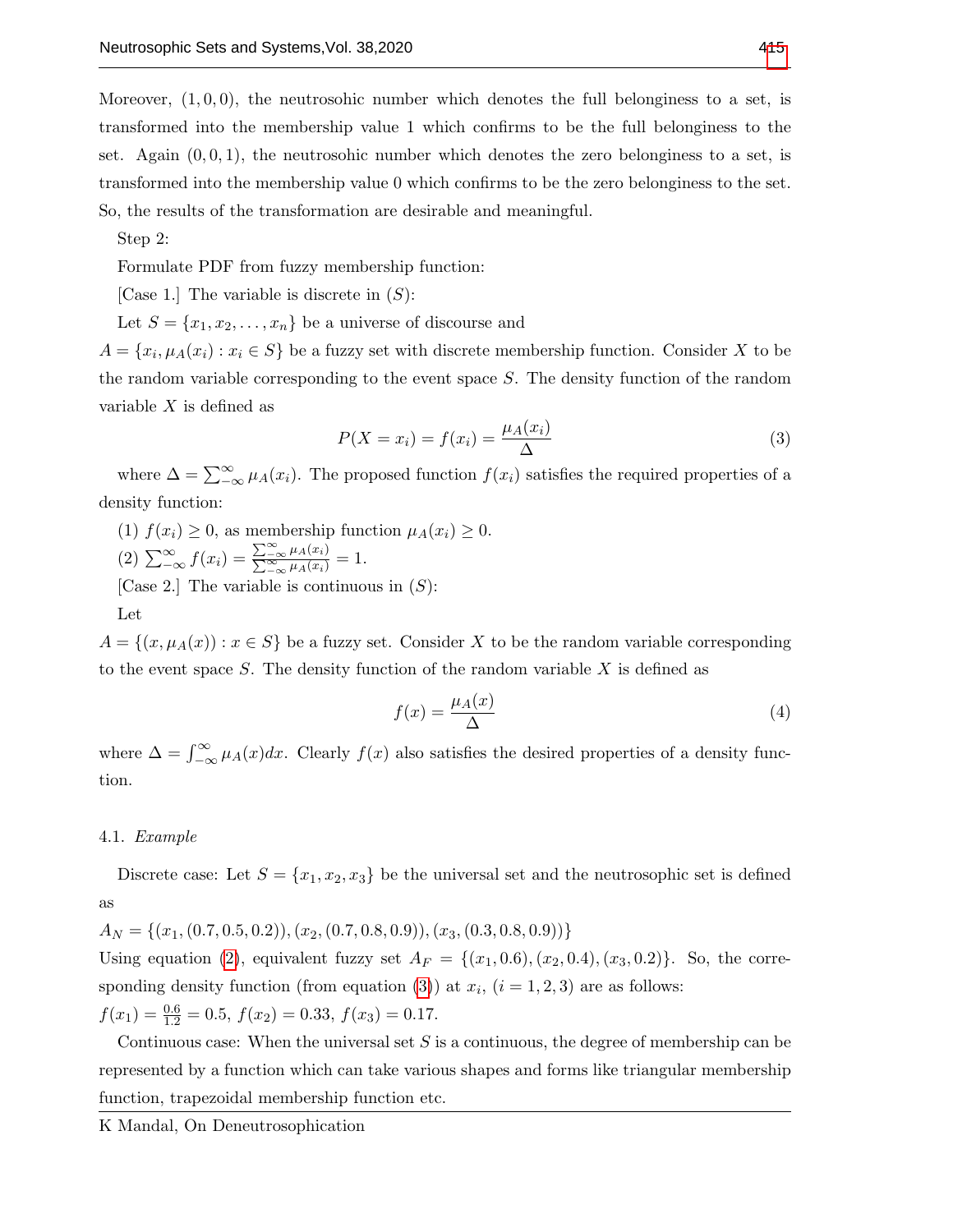Consider the NS, A, defined on the interval  $S = [0, 10]$  of real numbers by the truth, indeterminacy and falsity membership functions:  $T_A(x) = \frac{1}{1+x}$ ,  $I_A(x) = \frac{1}{1+x^2}$ ,  $F_A(x) = \frac{1}{1+x^3}$ . Then its equivalent fuzzy membership function is

 $\mu_A(x) =$  $\sqrt{ }$ J  $\mathcal{L}$  $1-\frac{1}{2}$  $\frac{1}{2}\left[ (1 - \frac{1}{1 + \cdots}) \right]$  $\frac{1}{1+x}$ ) +  $\frac{1}{1+x^3}$ ,  $0 \le x \le 1$  $1-\frac{1}{2}$  $\frac{1}{2}\left[ (1 - \frac{1}{1 + \cdots}) \right]$  $\frac{1}{1+x}$ ) +  $\frac{1}{1+x^2}$ ,  $1 \le x \le 10$ Also the corresponding density function is  $f_A(x) = \frac{\mu_A(x)}{\Delta}$ , where  $\Delta = \int_0^{10} \mu_A(x) dx = 5.4382$ .

## <span id="page-7-0"></span>5. Proposed deneutrosophication method

Deneutrosophication is the process to convert neutrosophic data to crisp data corresponding universe of discourse. In this section, a deneutrosophication method is presented through the algorithm given below:

Step 1. Convert NS to FS using proposition given in section [4.](#page-5-1)

Step 2. Formulate PDF  $f(x_i)$  or  $f(x)$  of the random variable X according to discrete case or continuous case respectively from the fuzzy membership function using step 2 of section [4.](#page-5-1)

Step 3. Find the expectation of X. i.e.,  $E(X) = \sum_{x_i \in S} x_i f(x_i)$  (discrete case)

 $=\int_{x\in S} x f(x) dx$  (for continuous case).

Step 4. Deneutrosophicated value =  $E(X)$ .

#### 5.1. Examples

## 5.1.1. Example 1

Let us consider the example [\(4.1\)](#page-6-1). According to the proposed steps of the algorithm [5,](#page-7-0) the deneutrosophicated value is  $\int_0^{10} x f(x) dx = 5.0816$ .

## <span id="page-7-1"></span>5.1.2. Example 2



Figure 1. Capacitated network

We focus only on the arc  $1 - 2$  of the network (fig [1\)](#page-7-1). Suppose flow through the arc is represented by a trapezoidal neutrosophic number P, where  $P = ((0.3, 0.4, 0.5, 0.7); 0.5, 0.4, 0.3)$ . To find the mean flow through the arc, deneutrosohication is useful.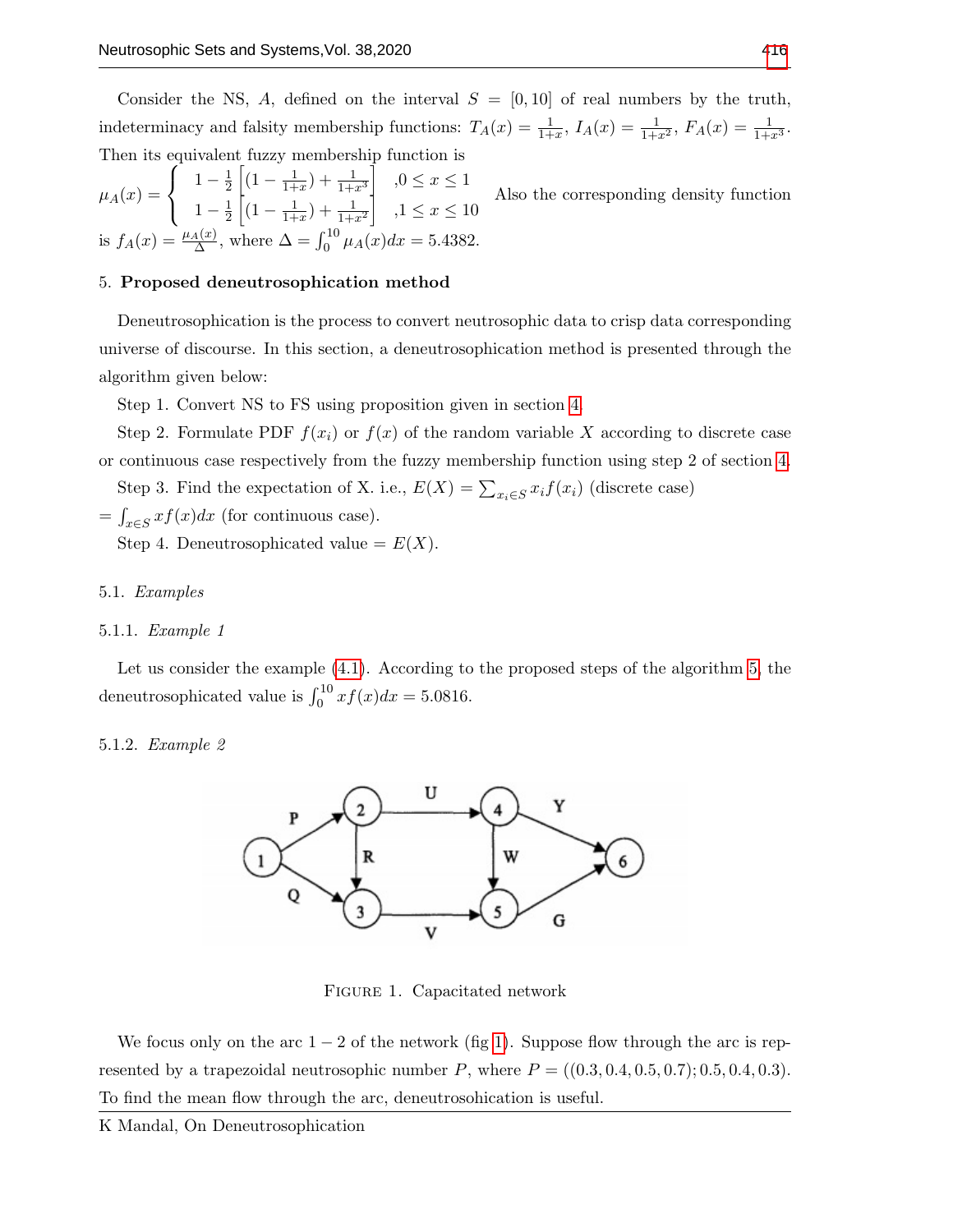Then using equation [\(2\)](#page-5-0) the equivalent fuzzy membership function defined on the interval [0.3, 0.7] is  $\mu_P(x)$ , where

$$
\mu_P(x) = \begin{cases}\n1 - \frac{1}{2}[1 - \frac{(x - 0.3)0.5}{0.1} + \frac{0.4 - x + 0.3(x - 0.3)}{0.1}, 0.3 \leq x \leq 0.4 \\
1 - \frac{1}{2}[1 - 0.5 + 0.4] \\
1 - \frac{1}{2}[1 - \frac{(0.7 - x)0.5}{0.2} + \frac{(x - 0.5) + 0.4(0.7 - x)}{0.2}, 0.5 \leq x \leq 0.7 \\
0, \quad \text{otherwise.} \n\end{cases}
$$

the corresponding PDF  $f_P(x) = \frac{\mu_P(x)}{\Delta}$ , where  $\Delta = \int_{0.3}^{0.7} \mu_P(x) dx = 0.1375$ . So, the deneutrosophicated value i.e., mean flow through the arc is  $\int_{0.3}^{0.7} x f_P(x) dx = 0.48$ .

#### 5.1.3. Some more examples and comparative study

<span id="page-8-0"></span>Following are some more examples shown in Table [3.](#page-8-0)

| Different                                                                       | $Denewtrosophi -$ |                                                                         |             |          |
|---------------------------------------------------------------------------------|-------------------|-------------------------------------------------------------------------|-------------|----------|
| Single                                                                          | cated value       |                                                                         |             |          |
| valued                                                                          | using [33]        | Using [33]                                                              | Using [33]  | Using    |
| neutronophic                                                                    | considering       | considering                                                             | considering | proposed |
| numbers                                                                         |                   | $(a = 0.4, b = 0.3, \quad (a = 0.6, b = 0.2, \quad (a = 0.45, b = 0.4,$ |             | method   |
|                                                                                 |                   | $c = 0.2, d = 0.1$ $c = 0.15, d = 0.05$ $c = 0.05, d = 0.1$             |             |          |
| Triangular                                                                      |                   |                                                                         |             |          |
| $\langle (2,4,5); 0.3, 0.4, 0.5 \rangle$                                        | 3.5909            | 3.6042                                                                  | 3.6458      | 3.6667   |
| $\langle (1,2,4); 0.7, 0.8, 0.9 \rangle$                                        | 2.4               | 2.38                                                                    | 2.35        | 2.33     |
| Trapezoidal                                                                     |                   |                                                                         |             |          |
| $\langle (0.3, 0.5, 0.8, 0.9), 0.2, 0.5, 0.8 \rangle$                           | 0.6230            | 0.6220                                                                  | 0.5887      | 0.6424   |
| $\langle (0.4, 0.6, 0.7, 0.8), 0.5, 0.4, 0.2 \rangle$                           | 0.6169            | 0.6521                                                                  | 0.6222      | 0.6406   |
| $\langle (1,2,5,6); 0.8, 0.6, 0.4 \rangle$                                      | 3.5               | 3.5                                                                     | 3.5         | 3.5      |
| $S VNN$ with                                                                    |                   |                                                                         |             |          |
| discrete membership                                                             |                   |                                                                         |             |          |
| $\langle 5, (0.6, 0.4, 0.3) \rangle$ ,                                          |                   |                                                                         |             |          |
| $(5.5, (0.8, 0.3, 0.2))$ , $(6, (0.5, 0.3, 0.4))$                               | 5.51              | 5.516                                                                   | 5.507       | 5.519    |
| $\langle 3, (0.7, 0.4, 0.3) \rangle$ ,                                          |                   |                                                                         |             |          |
| $\langle 3.5, (0.6, 0.3, 0.3) \rangle$ , $\langle 3.4, (0.7, 0.4, 0.4) \rangle$ | 3.292             | 3.291                                                                   | 3.29        | 3.3      |

#### Table 3. Comparison study on deneutrosohicated values

## 5.1.4. Results discussion and comparison analysis

From the Table [3,](#page-8-0) it is shown that the transformed crisp value of each SVNN using proposed deneutrosophication method is almost similar to the different deneutrosophicated values using existing method [\[33\]](#page-12-11) for different choices of  $a, b, c, d$ . So, the values evaluated by the proposed deneutrosophication are consistent. On the other hand, according to [\[33\]](#page-12-11), the membership values of the FS obtained from the NS depend on the choice of the parameters  $a, b, c, d$  which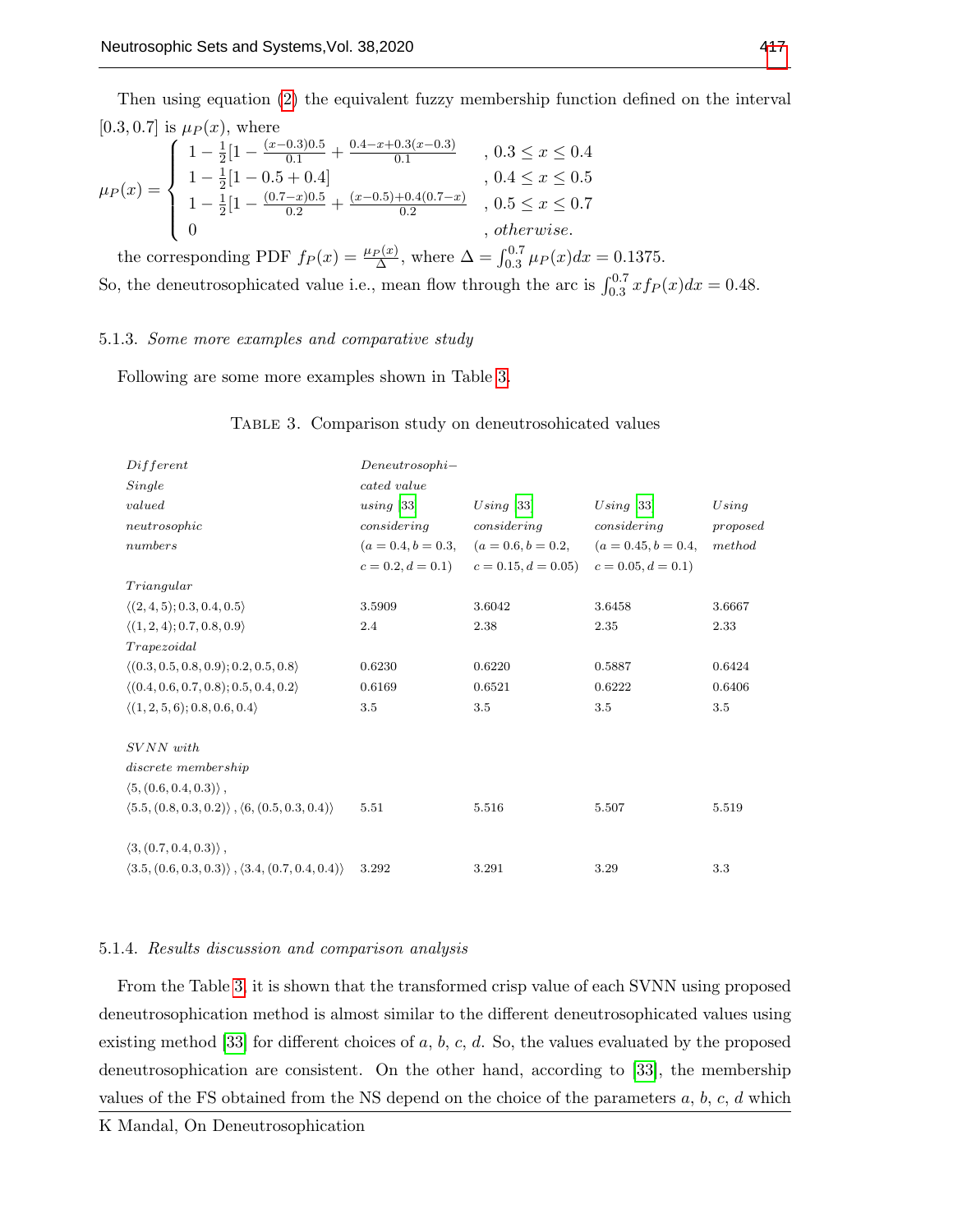leads to the fact that for a given NS, there can be different membership values of the fuzzy set and so the different crisp values which is not desirable. Again, in the table, it is seen that the proposed technique is applicable on neutrosohic number with both continuous (Triangular, trapezoidal) and discrete membership grade. In this sense, the proposed deneutrosophication is more robust than the existing [\[34,](#page-12-12) [36\]](#page-13-1).

#### 6. Numerical Example

<span id="page-9-0"></span>6.1. Example 1



Figure 2. Poject Network

Fig. [2](#page-9-0) shows a construction project network. The duration of each activity are estimated by three estimators. To find the critical path and expected project completion time, a decision organization is assigned to evaluate the degrees of each estimated activity time. The estimated times and the corresponding degrees given by the organization in single valued neutrosophic forms are given in the table [4](#page-9-1)

Table 4. Estimated activity times

<span id="page-9-1"></span>

| Activity | Time duration                            | and corresonding                           | degrees                                   |
|----------|------------------------------------------|--------------------------------------------|-------------------------------------------|
|          | Expert I                                 | Expert II                                  | $Expert\ III$                             |
| $1 - 2$  | $\langle 8, (0.4, 0.3, 0.5) \rangle$     | $\langle 8.5, (0.7, 0.3, 0.4) \rangle$     | $\langle 9, (0.6, 0.4, 0.3) \rangle$      |
| $1 - 3$  | $\langle 10, (0.4, 0.3, 0.2) \rangle$    | $\langle 9.7, (0.4, 0.2, 0.3) \rangle$     | $\langle 8.5, (0.2, 0.2, 0.5) \rangle$    |
| $1-5$    | $\langle 13.5, (0.6, 0.3, 0.2) \rangle$  | $\langle 13.33, (0.6, 0.1, 0.3) \rangle$   | $\langle 14, (0.5, 0.3, 0.2) \rangle$     |
| $2 - 4$  | $\langle 4, (0.3, 0.5, 0.4) \rangle$     | $\langle 5.5, (0.5, 0.3, 0.2) \rangle$     | $\langle 6, (0.5, 0.55, 0.3) \rangle$     |
| $2-5$    | $\langle 5, (0.7, 0.3, 0.2) \rangle$     | $\langle 4.4, (0.5, 0.3, 0.3) \rangle$     | $\langle 4, (0.6, 0.3, 0.2) \rangle$      |
| $3 - 4$  | $\langle 6, (0.73, 0.3, 0.3) \rangle$    | (5.65, (0.8, 0.3, 0.2))                    | $\langle 5, (0.85, 0.4, 0.3) \rangle$     |
| $4-5$    | $\langle 4, (0.26, 0.37, 0.29) \rangle$  | $\langle 4.45, (0.32, 0.21, 0.46) \rangle$ | $\langle 4.8, (0.39, 0.34, 0.27) \rangle$ |
| $3-6$    | $\langle 8, (0.69, 0.49, 0.20) \rangle$  | $\langle 8.6, (0.65, 0.40, 0.3) \rangle$   | (7.77, (0.75, 0.20, 0.30))                |
| $4 - 6$  | $\langle 7, (0.6, 0.4, 0.3) \rangle$     | $\langle 6.5, (0.8, 0.3, 0.2) \rangle$     | $\langle 5.8, (0.5, 0.3, 0.4) \rangle$    |
| $5-6$    | $\langle 3.7, (0.6, 0.45, 0.33) \rangle$ | $\langle 3.44, (0.55, 0.39, 0.4) \rangle$  | $\langle 4, (0.7, 0.3, 0.2) \rangle$      |
|          |                                          |                                            |                                           |

Let X be the random variable representing the time duration for the activity  $1 - 2$ . Then X can be written as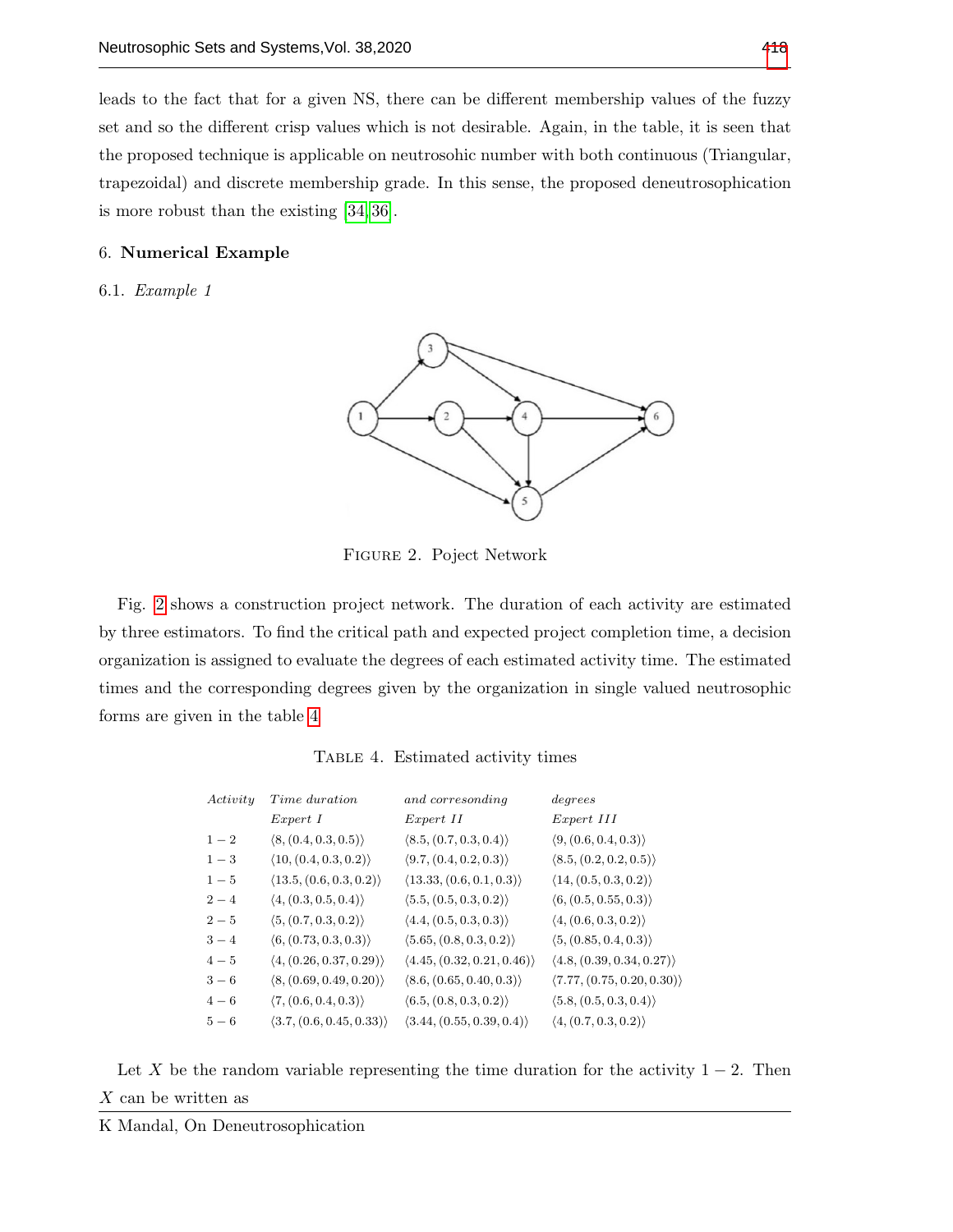<span id="page-10-0"></span> $X = \{(10,(0.4, 0.3, 0.5)), (9.7,(0.7, 0.3, 0.4)), (8.5,(0.6, 0.4, 0.3))\}.$  So, to complete the activity  $1 - 2$ , the expected time duration is the deneutrosophicated value = 8.544. (Using [5\)](#page-7-0). All the expected time durations for activities are given in the table [5.](#page-10-0)

## Table 5. Expected activity times

|         | Activity deneutrosohicated values |
|---------|-----------------------------------|
| $1-2$   | 8.54                              |
| $1-3$   | 9.52                              |
| $1 - 5$ | 13.6                              |
| $2 - 4$ | 5.25                              |
| $2 - 5$ | 4.48                              |
| $3 - 4$ | 5.54                              |
| $4 - 5$ | 4.44                              |
| $3-6$   | 8.11                              |
| $4 - 6$ | 6.45                              |
| $5-6$   | 3.73                              |
|         |                                   |

Now we reach to a project network with crisp duration time for each activity and apply forward pass method as well as backward pass method to find the critical path. Let  $E_i$  and  $L_j$ denote the earliest occurrence time and latest allowable time corresponding to the  $i^{th}$  event.

Forward pass method:

starting time  $E_1 = 0$ ,  $E_2 = 0 + t_{12} = 8.54$ ,  $E_3 = 0 + t_{13} = 9.52$ ,  $E_4 =$  $\max \{E_2 + t_{2,4}, E_3 + t_{34}\} = 15.06.$ 

Similarly,  $E_5 = 19.5$ ,  $E_6 = \max\left\{E_3 + t_{3,6}, E_4 + t_{4,6}, E_5 + t_{5,6}\right\} = 23.23$ .

Backward pass method:

 $L_6 = E_6 = 23.23, L_5 = L_6 - t_{5,6} = 19.5, L_4 = \min\{L_6 - t_{4,6}, L_5 - t_{4,5}\} = 15.06,$  similarly,  $L_3 = 9.52, L_2 = 9.81, L_1 = 0.$ 

So, the critical path is  $1 - 3 - 4 - 5 - 6$  (as  $E_1 = L_1$ ,  $E_3 = L_3$ ,  $E_4 = L_4$ ,  $E_5 = L_5$ ,  $E_6 = L_6$ ) and corresponding project completion time 23.23.

## 7. Conclusion and future scope

We discuss a deneutrosophication method for both the continuous and discrete cases, establishing a relation among neutrosophic fuzzy set, fuzzy set and probability density function. A well defined similarity measure function is formulated which meaningfully transform neutrosophic data to fuzzy data. The comparative study proves the consistency and effectiveness of the proposed algorithm. The method can be applied in any kinds of problem to deal with neutrosophic information. Various types of decision making methods to get the optimum solution is introduced in different researches but deneutrosophication not only measure the best among several informations but also can evaluate the crisp value of the universe of discourse.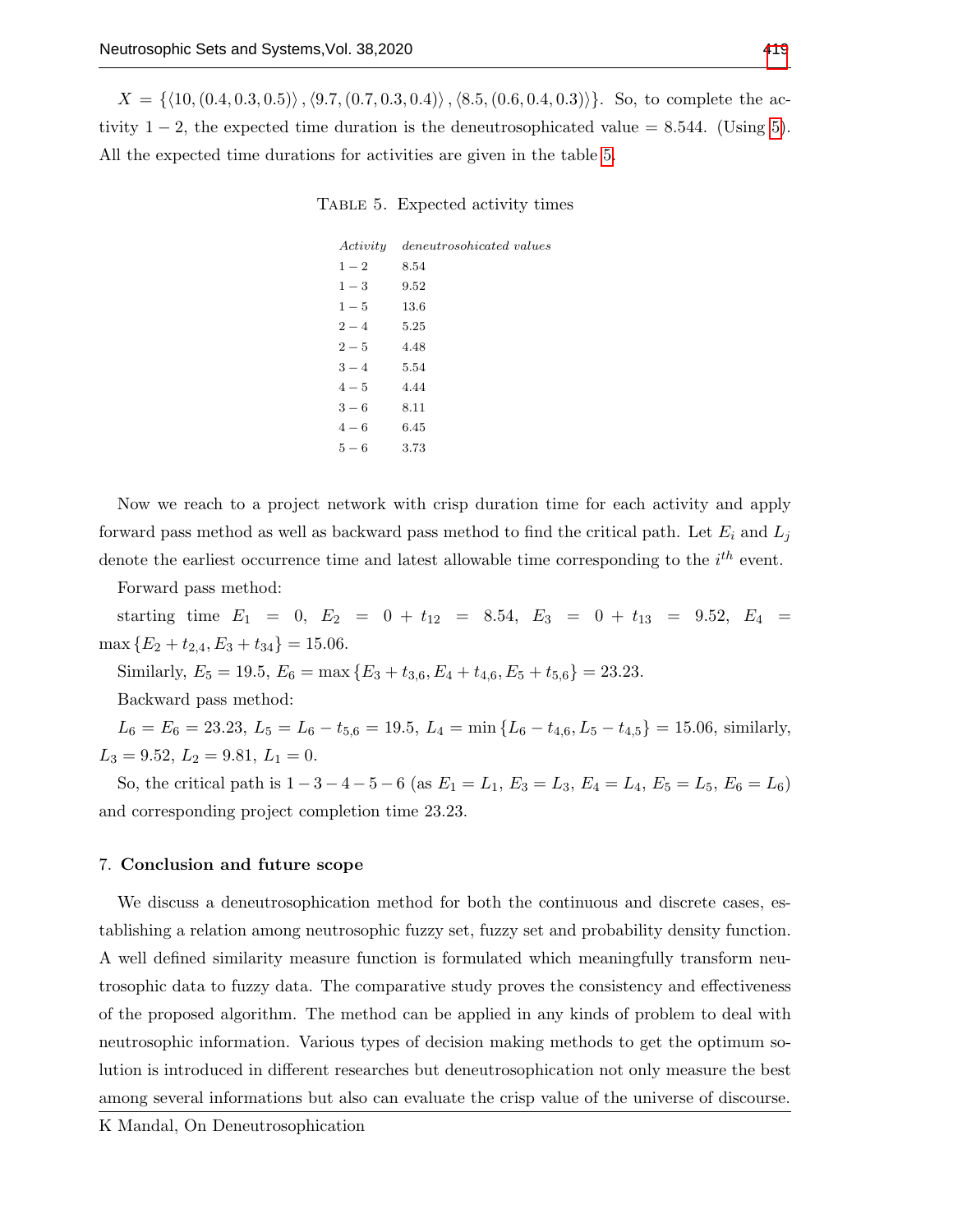In future our objective is to use this method on transformed neutrosophic covid 19 data of an area and comment on the infected and infective so that corrective measures can be taken to reduce the impact of the epidemic of the area.

#### Acknowledgment

The author is grateful to Prof. Abdel-Basset and reviewers for their suggestion and constructive comments which has become very helpful to elevate the paper.

## References

- <span id="page-11-0"></span>[1] Zadeh, L.A.; Fuzzy Sets. Information and Control 1965. 8, 338-353.
- <span id="page-11-1"></span>[2] Atanassov, K.; Intuitionistic Fuzzy sets. Fuzzy Sets and Systems 1986. 87-96.
- <span id="page-11-2"></span>[3] Smarandache, F.; A unifying field in logics neutrosophy: neutrosophic probability, set and logic, Amer. Res. Press, Rehoboth, USA, 1998.
- <span id="page-11-3"></span>[4] Ye, J.; Vector Similarity Measures of Simplified Neutrosophic Sets and Their Application in Multicriteria Decision Making. International Journal of Fuzzy Systems 2014. 16, 204-215.
- <span id="page-11-4"></span>[5] Ye, J.; Improved cosine similarity measures of simplified neutrosophic sets for medical diagnoses. Artificial Intelligence in Medicine 2015. 63, 171-179.
- <span id="page-11-5"></span>[6] Aydogdu, A.; On Similarity and Entropy of Single Valued Neutrosophic Sets. Journal of Intelligent and Fuzzy Systems 2015. 29, 67-74.
- <span id="page-11-6"></span>[7] Mandal, K.; Basu, K.; Improved Similarity Measure in Neutrosophic Environment and its Application in Finding Minimum Spanning Tree. Journal of Intelligent and Fuzzy Systems 2016. 31, 1721-1730.
- <span id="page-11-7"></span>[8] Liu, D.; Liu, G.; Some Similarity Measures of Neutrosophic Sets Based on the Euclidean Distance and Their Application in Medical Diagnosis. Computational and Mathematical Methods in Medicine 2018. 2018, 7325938-7325946.
- <span id="page-11-8"></span>[9] Ulucay, V.; Kihc, A.; Sahin, M.; Deniz, H.; A New Hybrid Distance-Based Similarity Measure for Refined Neutrosophic Sets and its Application in Medical Diagnosis. Mathematica 2019. 35, 83–96.
- <span id="page-11-9"></span>[10] Chen, J.; Xue, K.; Ye, J.; Huang, T.; Tian Y.; Hua, C.; Simplified Neutrosophic Exponential Similarity Measures for Evaluation of Smart Port Development. Symmetry 2019. 11, 485-495.
- <span id="page-11-10"></span>[11] Saqlain, M.; Jafar, N.; Moin, S.; Saeed, M.; and Broumi, S.; Single and Multi-valued Neutrosophic Hypersoft set and Tangent Similarity Measure of Single valued Neutrosophic Hypersoft Sets. Neutrosophic Sets and Systems 2020. 32, 317-329.
- <span id="page-11-11"></span>[12] Saeed, M.; Saqlain, M.; Mehmood, A.; Naseer, K.; and Yaqoob, S.; Multi-Polar Neutrosophic Soft Sets with Application in Medical Diagnosis and Decision-Making. Neutrosophic Sets and Systems 2020. 33, 183-207.
- <span id="page-11-12"></span>[13] Abdel-Basset, M.; Ding, B.W.; Mohamed, R.; Metawa, N.; An integrated plithogenic MCDM approach for financial performance evaluation of manufacturing industries. Risk Management 2020. 1-27. https://doi.org/10.1057/s41283-020-00061-4.
- <span id="page-11-13"></span>[14] Abdel-Basset, M.; Mohameda, R.; El-Nasser, A.; Zaieda, H.; Gamala, A.; Smarandache, F.; Solving the supply chain problem using the best-worst method based on a novel Plithogenic model. In Optimization Theory Based on Neutrosophic and Plithogenic Sets, Ist edition; Florentine Smarandache, Abdel Basset 2020; Academic press. pp. 1-19.
- <span id="page-11-14"></span>[15] Abdel-Basst, M.; Mohamed, R.; Elhoseny, M.; A model for the effective COVID-19 identification in uncertainty environment using primary symptoms and CT scans. Health Informatics Journal 2020. DOI: 10.1177/1460458220952918.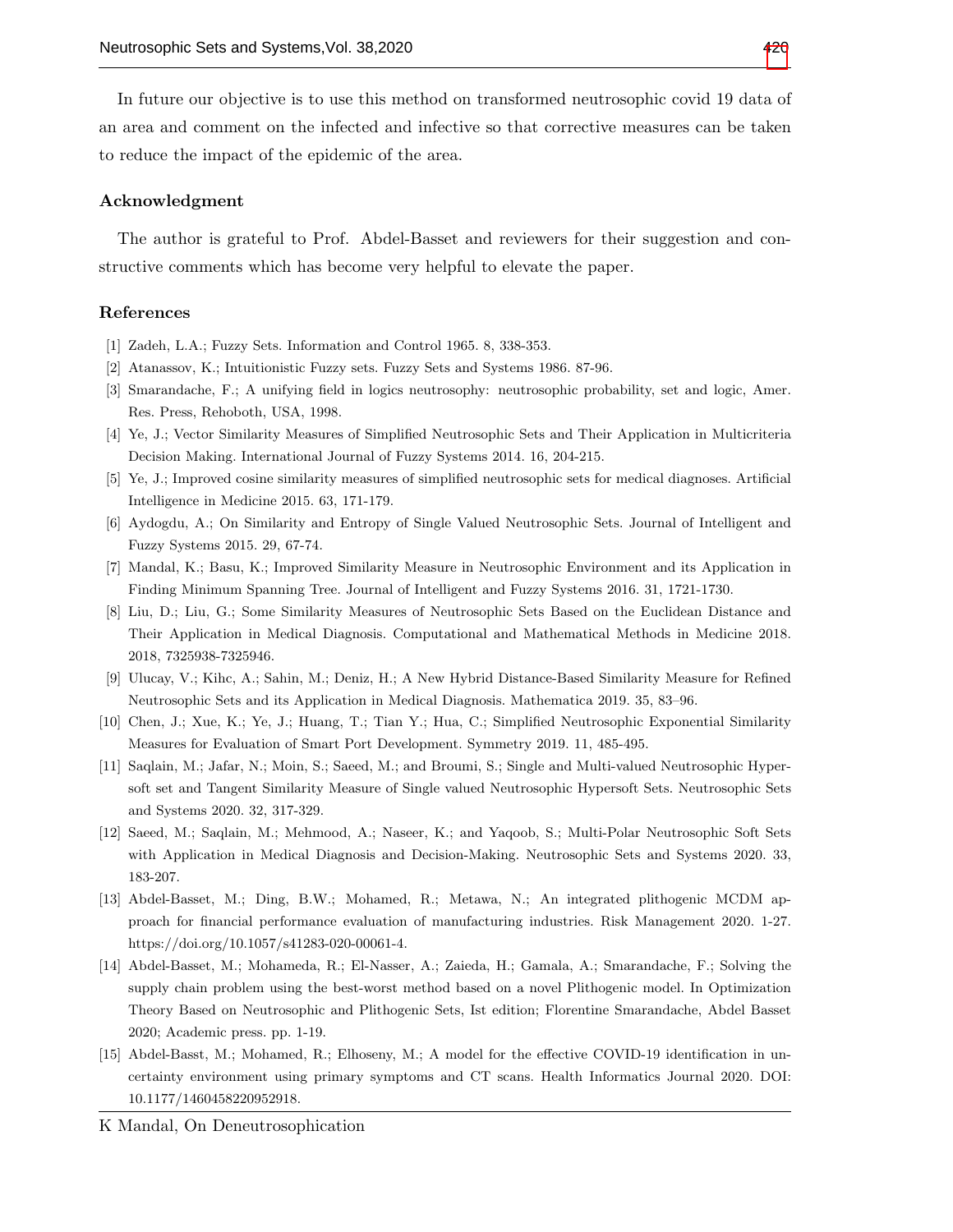- <span id="page-12-0"></span>[16] Yasser, I.; Twakol, A.; El-Khalek, A.A.A.; Samrah, A.; Salama, A.A.; COVID-X: Novel Health-Fog Framework Based on Neutrosophic Classifier for Confrontation Covid-19. Neutrosophic Sets and Systems 2020. 35, 1-21.
- <span id="page-12-1"></span>[17] Chicaiza, V.V.V.; Paspuel, O.G.A.; Yesenia, P.; Neutrosophic Psychology for Emotional Intelligence Analysis in Students of the Autonomous University of Los Andes, Ecuador. Neutrosophic Sets and Systems 2020. 34, 1-8.
- <span id="page-12-2"></span>[18] Broumi, S.; Deli, I.; Correlation Measure for Neutrosophic Refined Sets and Its Application in Medical Diagnosis. Palestine Journal of Mathematics 2014. 3, 11-19.
- [19] Deli, I.; Broumi, S.; Smarandache, F.; On Neutrosophic Refined Sets and their Application in Medical Diagnosis. Journal of new theory 2015. 3, 88-98.
- [20] Martin, N.; Smarandache, F.; Pradeepa, I.; Gandhi, N.R.; Pandiamma P.; Exploration of the Factors Causing Autoimmune Diseases using Fuzzy Cognitive Maps with Concentric Neutrosophic Hypergraphic Approach. Neutrosophic Sets and Systems 2020. 35, 232-238.
- <span id="page-12-3"></span>[21] Samuel, A.E.; Narmadhagnanam, R.; Pi-Distance of Rough Neutrosophic Sets for Medical Diagnosis. Neutrosophic Sets and Systems 2019. 28, 51-57.
- [22] Cruzaty, L.E.V.; Tomalá, M.R.; Gallo, C.M.C.; A Neutrosophic Statistic Method to Predict Tax Time Series in Ecuador. Neutrosophic Sets and Systems 2020. 34, 33-39.
- <span id="page-12-4"></span>[23] Abdel-Basst, M.; Mohamed, R.; Elhoseny, M.; A novel framework to evaluate innovation value proposition for smart product–service systems. Environmental Technology & Innovation 2020. 20, 101036.
- <span id="page-12-5"></span>[24] Abdel-Basset, M.; Gamal, A.; Son, L.H.; Smarandache, F.; A Bipolar Neutrosophic Multi Criteria Decision Making Framework for Professional Selection. Applied Sciences 2020. 10, 1202.
- <span id="page-12-6"></span>[25] Ona, X.C.; Burgos, M.J.; Vallejo, G.A.C; Cepeda, M.O.; Neutrosophic Decision Map for critical success factors prioritization in a museum of religious Art. Neutrosophic Sets and Systems 2020. 34, 48-46.
- <span id="page-12-7"></span>[26] Cruzaty, L.E.V.; Tomalá, M.R.; Gallo, C.M.C.; A Neutrosophic Statistic Method to Predict Tax Time Series in Ecuador. Neutrosophic Sets and Systems 2020. 34, 33-39.
- <span id="page-12-8"></span>[27] Sudha, A.S.; Gomes, L.F.A.M.; Vijayalakshmi, K.R.; Assessment of MCDM problems by TODIM using aggregated weights. Neutrosophic Sets and Systems 2020. 35, 78-98.
- <span id="page-12-9"></span>[28] Mandal, K.; Basu, K.; Vector Aggregation Operator and Score Function to solve Multi Criteria Decision Making Method In Neutrosophic Environment. International journal of machine learning and cybernatics 2019. 10, 1373-1383.
- [29] Zaied, A.N.H; Ismail, M.; Gamal, A.; AbdelAziz, N.M.; An Integrated Neutrosophic and MOORA for Selecting Machine Tool. Neutrosophic Sets and Systems 2019. 28, 23-33.
- [30] Rana, S.; Qayyum, M.; Saeed, M.; Smarandache, F.; Khan, B.A; Plithogenic Fuzzy Whole Hypersoft Set, Construction of Operators and their Application in Frequency Matrix Multi Attribute Decision Making Technique . Neutrosophic Sets and Systems 2019. 28, 34-50.
- [31] Mondal, K.; Pramanik, S.; Multi-criteria group decision making approach for teacher recruitment in higher education under simplified Neutrosophic environment. Neutrosophic Sets and Systems, 2014. 6, 28-34.
- <span id="page-12-10"></span>[32] Pramanik, S.; Dey, P.P.; Giri, B.C.; Smarandache, F.; An extended TOPSIS for multi-attribute decision making problems with neutrosophic cubic information. Neutrosophic Sets and Systems 2017. 17, 20-28.
- <span id="page-12-11"></span>[33] Wang; Smarandache; Zhang; Sunderraman; Interval neutrosophic sets and logic Interval Neutrosophic Sets and Logic: Theory and Applications in Computing. Phoenix, Arizona:Hexis, 2008.
- <span id="page-12-12"></span>[34] Chakraborty, A.; Mondal, S.; Broumi, S., De-Neutrosophication Technique of Pentagonal Neutrosophic Number and Application in Minimal Spanning Tree. Neutrosophic Sets and Systems 2019. 29, 1-17.
- <span id="page-12-13"></span>[35] Awang, A.; Aizam, N.A.H; Abdullah, L.; An Integrated Decision-Making Method Based on Neutrosophic Numbers for Investigating Factors of Coastal Erosion. Symmetry 2019. 11, 328.